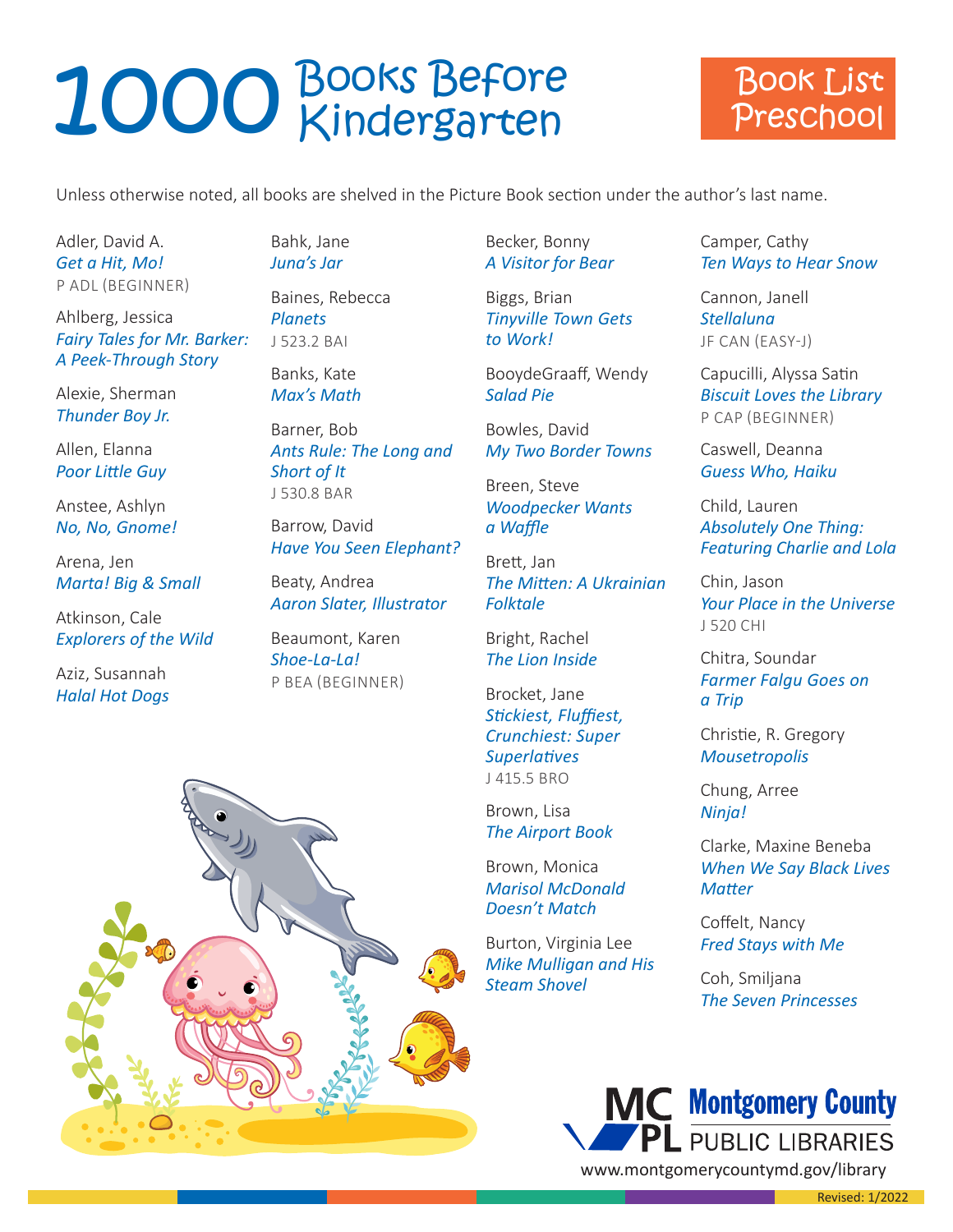Cornwall, Gaia *Jabari Jumps*

Cronin, Doreen *Click, Clack, Moo: Cows That Type*

Crow, Kristyn *Hello, Hippo! Goodbye, Bird!*

Cyrus, Kurt *Billions of Bricks: A Counting Book About Building*

Dahl, Michael *Good Morning, Superman!*

Dalton, Angela *Ruby's Reunion Day Dinner*

Davies, Stephen *All Aboard for the Bobo Road*

Dean, James *Pete the Cat's Got Class*

dePaola, Tomie *When Andy Met Sandy* P DEP (BEGINNER)

De Seve, Randall *A Fire Truck Named Red*

Doi, Kaya *Chirri & Chirra, The Rainy Day*

Dopirak, Kate *Snuggle Bunny* P DOP (BEGINNER)

Dorros, Arthur *Abuela*

Eastman, P. D. *Are You My Mother?* P EAS (BEGINNER)

Edwards, Michelle *A Hat for Mrs. Goldman: A Story About Knitting and Love*

Elliott, David *The Two Tims*

Erskine, Kathryn *All of Us*

Escoffier, Michael *Have You Seen My Trumpet?*

Falconer, Ian *Olivia*

Farmer, Bonnie *Oscar Lives Next Door: A Story Inspired by Oscar Peterson's Childhood*

Ferry, Beth *Pirate's Perfect Pet*

Fischer, Scott M. *Jump!*

Freeman, Don *Corduroy*

Frith, Nicholas John *Hector and Hummingbird*

Funk, Josh *Dear Dragon*

Galdone, Paul *Three Little Pigs*  P THR

Galindo, Renata *My New Mom and Me* Gall, Chris *NanoBots*

Garoche, Camille *The Snow Rabbit*

Gerstein, Mordicai *Dear Hot Dog: Poems About Everday Stuff* J 811 GER

Gibbons, Gail

*Frogs* J 597.8 GIB

Gillingham, Sara *How To Grow a Friend*

Goble, Paul *The Girl Who Loved Wild Horses*

Gomez, Blanca *Bird House*

Gorbachev, Valeri *Pizza-Pie Snowman*

Gorman, Amanda *Change Sings: A Children's Anthem*

Grant, Jacob *Cat Knit*

Hall, Michael *Wonderfall*

Haughton, Chris *Oh No, George!*

Henkes, Kevin *Kitten's First Full Moon*

#### Book List Preschool

Higgins, Ryan T. *Be Quiet!*

Higgins, Ryan T. *Mother Bruce*

Higuera, Donna Barba *El Cucuy Is Scared, Too!*

Hoffman, Mary *Amazing Grace*

Hohn, Nadia L. *Malaika's Costume*

Holabird, Katharine *Angelina Ballerina*

Hooks, Gwendolyn *Music Time* P HOO (BEGINNER)

Hughes, Emily *The Little Gardener*

Hunter, Anne *Cricket Song*

Hutchins, Pat *Rosie's Walk*

Ikegami, Aiko *Friends*

Isadora, Rachel *I Hear a Pickle (And Smell, See, Touch, and Taste It, Too!)*

Jackson, Richard *In Plain Sight: A Game*

Revised: 1/2022



and the state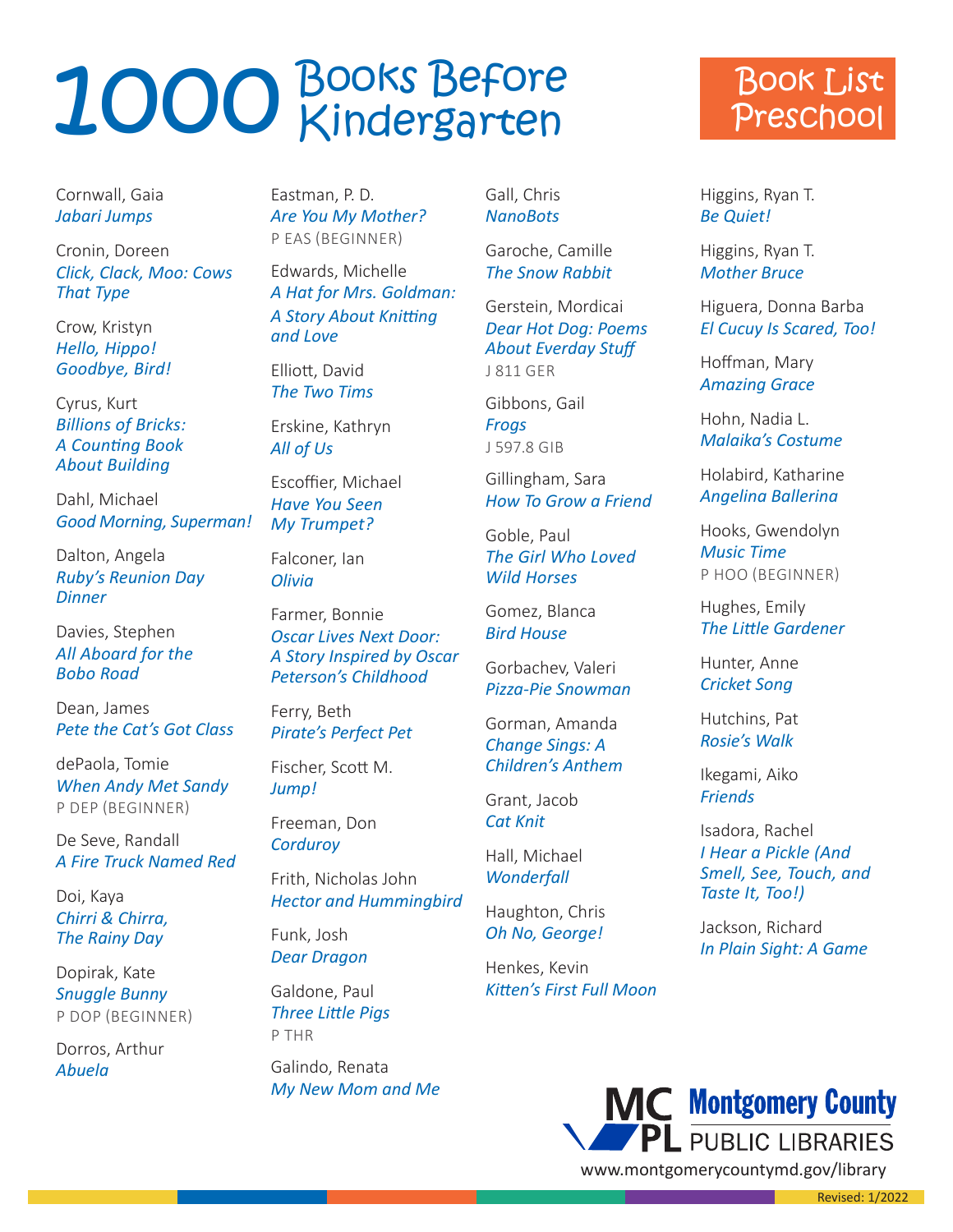### Book List Preschool

Jackson, Tom *The Magic School Bus Presents Volcanoes and Earthquakes* J 551.21 JAC

Jenkins, Steve *What Do You Do If You Work at the Zoo?* J 590.73 JEN

John, Jory *Penguin Problems*

John, Jory *Quit Calling Me a Monster!*

Juster, Norton *The Hello, Goodbye Window*

Kang, A. N. *The Very Fluffy Kitty, Papillon*

Kasza, Keiko *The Wolf's Chicken Stew*

Keane, David *Who Wants a Tortoise?*

Keller, Joy *Frankenslime* 

Kim, Aram *Cat on the Bus*

Kimmel, Eric A. *Anansi and the Moss-Covered Rock*

Kitamura, Satoshi *The Smile Shop*

Kleber, Dori *More-igami*

Kuhlmann, Torben *Moletown*

LaMarche, Jim *Pond*

Lambert, Megan Dowd *Real Sisters Pretend*

Leroy, Jean *Stripes the Tiger*

Lewin, Ted *Can You See Me?* J 591.734 LEW

Light, Steve *Have You Seen My Monster?*

Litten, Kristyna *Blue & Bertie*

Llanos, Mariana *Run, Little Chaski! An Inka Trail Adventure*

Lobel, Arnold *On Market Street*

Lobel, Arnold *Frog and Toad Are Friends* P LOB (BEGINNER)

Magee, Ann *Branches of Hope: The 9/11 Survivor Tree*

Maillard, Kevin Noble *Fry Bread: A Native American Family Story*

Manley, Curtis *The Summer Nick Taught His Cats to Read*

Mann, Jennifer K. *Sam and Jump*

Mantchev, Lisa *Strictly No Elephants*

Marsalis, Wynton *Squeak! Rumble! Whomp! Whomp! Whomp! A Sonic Adventure*

Martin, David *Shh! Bears Sleeping*

Martin, Emily Winfield *The Littlest Family's Big Day*

Martin, Jacqueline Briggs *Creekfinding: A True Story* J 577 MAR

Matthies, Janna *Two Is Enough*

Maturana, Andrea *Life Without Nico*

McAnulty, Stacy *Beautiful*

McAnulty, Stacy *Excellent Ed*

McClintock, Barbara *Emma and Julia Love Ballet*

McClure, Nikki *Waiting for High Tide*

McMullan, Kate *I Stink!*

Meddaugh, Susan *Martha Speaks*

Miller, Pat Zietlow *The Quickest Kid in Clarksville*

Miyakoshi, Akiko *The Storm*

Miyares, Daniel *Float*

Morales, Yuyi *Bright Star*

Newman, Leslea *Ketzel, the Cat Who Composed*

Noble, Trinka Hakes *The Day Jimmy's Boa Ate the Wash*

Numeroff, Laura Joffe *If You Give a Mouse a Cookie*

O'Connor, Jane *Fancy Nancy*

Pak, Kenard *Goodbye Summer, Hello Autumn*

Parr, Todd *Teachers Rock!*

Parsley, Elise *If You Ever Want to Bring a Piano to the Beach, Don't!*

Paul, Miranda *Little Libraries, Big Heroes* J 027 PAU

Perkins, Lynne Rae *Frank and Lucky Get Schooled*

**State State State** 



www.montgomerycountymd.gov/library